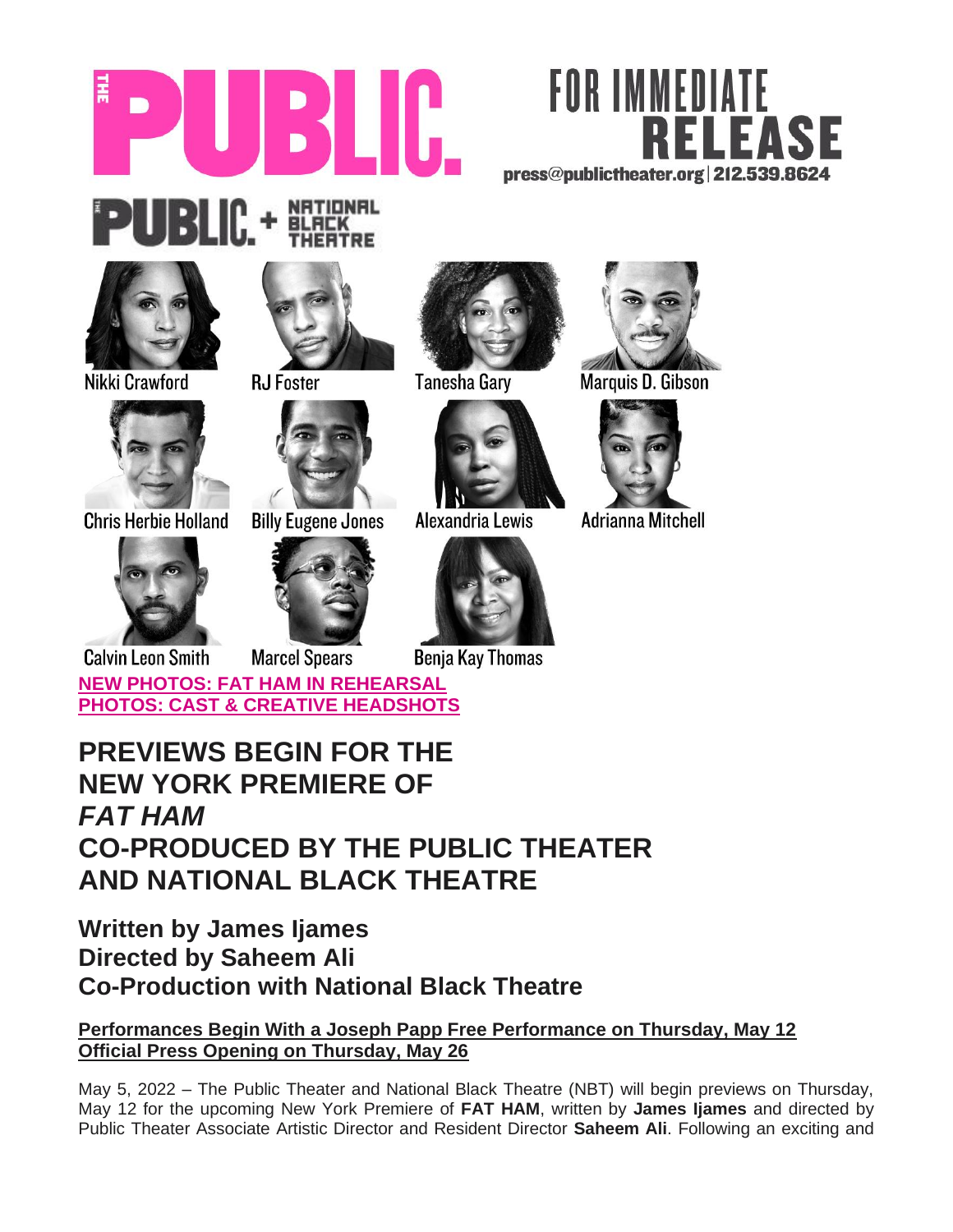innovative filmed production produced by The Wilma Theater in 2021 during the shutdown, **FAT HAM** will make its live New York premiere this spring in The Public's Anspacher Theater. Performances for the production begin on Thursday, May 12 with a Joseph Papp Free Performance and will run through Sunday, June 12. **FAT HAM** will officially open on Thursday, May 26.

Critically-acclaimed playwright **James Ijames** reinvents Shakespeare's masterpiece with his new drama, **FAT HAM**. Juicy is a queer, Southern college kid, already grappling with some serious questions of identity, when the ghost of his father shows up in their backyard, demanding that Juicy avenge his murder. It feels like a familiar story to Juicy, well-versed in Hamlet's woes. What's different is Juicy himself, a sensitive and self-aware young Black man trying to break the cycles of trauma and violence in service of his own liberation. From an uproarious family barbecue emerges a compelling examination of love and loss, pain and joy. **FAT HAM** is a delectable comic tragedy directed by The Public's Associate Artistic Director **Saheem Ali**.

The complete cast of **FAT HAM** includes **Nikki Crawford** (*Tedra*), **RJ Foster** (*Rev/Papp Understudy*) , **Tanesha Gary** (*Tedra/Rabby Understudy*), **Marquis D. Gibson** (*Juicy/Larry/Tio Understudy*), **Chris Herbie Holland** (*Tio*), **Billy Eugene Jones** (*Rev/Pap*), **Alexandria Brienne Lewis** (*Opal Understudy*), **Adrianna Mitchell** (*Opal*), **Calvin Leon Smith** (*Larry*), **Marcel Spears** (*Juicy*), and **Benja Kay Thomas** (*Rabby*).

The production features scenic design by Maruti Evans, costume design by Dominique Fawn Hill, lighting design by Stacey Derosier, sound design by Mikaal Sulaiman, hair and wig design by Earon Nealey, prop management by Claire M. Kavanah, illusions design by Skylar Fox, fight direction by Lisa Kopitsky, and choreography by Darrell Moultrie. Jereme Kyle serves as the Production Stage Manager and Ryan Kane serves as the Stage Manager.

The Public Theater and National Black Theatre have a long-standing partnership and history of collaboration which dates back to the 1960s. Most recently, the two organizations co-produced National Black Theatre's *Stage for Healing and Resilience* as a part of the Mobile Unit's *Summer of Joy*, a pop-up experience around New York City that took place in summer 2021. **FAT HAM** reunites National Black Theatre and The Public in a celebration of Black storytelling and community.

The Public will require proof of a complete COVID-19 vaccination by the date of attendance for access to the facility, theaters, and restaurant. Complete vaccination is 14 days following a final dose of the Johnson & Johnson, Pfizer, Moderna, or Astra-Zeneca vaccine. Boosters are encouraged for those eligible under CDC guidelines, but not required. Approved face masks will be always required, including while watching a performance, with exceptions for attendees in Joe's Pub and The Library at The Public, who are actively eating and drinking. For complete health and safety protocols, visit [Safe At The Public.](http://thepublic.nyc/safeatthepublic)

The Library at The Public serves food and drink Tuesday through Sunday, beginning at 5:00 p.m. and closing at midnight. The Library is closed on Mondays. For more information, visit [publictheater.org.](http://www.publictheater.org/)

#### **BIOS:**

**JAMES IJAMES** (*Playwright*) is a Philadelphia-based playwright and educator. Ijames is the recipient of the F. Otto Haas Award for an Emerging Artist, a Pew Fellow for Playwriting, the Terrence McNally New Play Award for *White*, the Kesselring Honorable Mention Prize for *....Miz Martha*, a Whiting Award, a Kesselring Prize for *Kill Move Paradise,* and a 2020 Steinberg Prize. He received a BA in Drama from Morehouse College in Atlanta, GA, and a MFA in Acting from Temple University in Philadelphia, PA. Ijames is an Associate Professor of Theatre at Villanova University and a co-artistic director of the Wilma Theater.

**SAHEEM ALI** (*Director*) is a proud immigrant from Kenya. He is the Associate Artistic Director/Resident Director of The Public Theater. Recent productions include *Merry Wives, Romeo y Julieta*, *Richard II, Twelfth Night* (The Public); *Nollywood Dreams* (MCC); *Shipwreck* (The Public, Woolly Mammoth); *Fires in*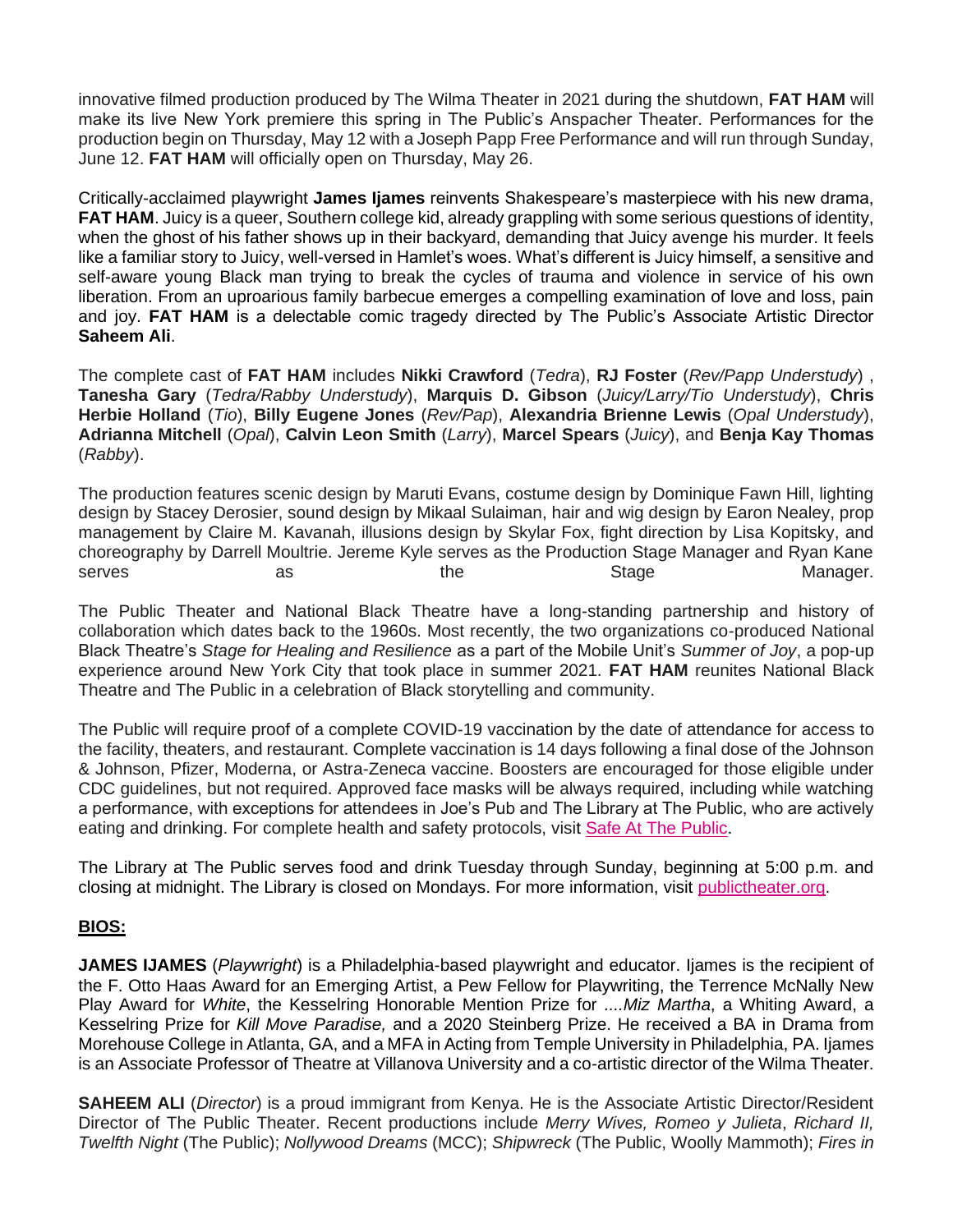*The Mirror* (Signature Theater); *The Rolling Stone* (Lincoln Center Theater); *The New Englanders, Sugar in Our Wounds* (MTC); *Passage* (Soho Rep); *Fireflies* (Atlantic Theater Company); *Dangerous House*, *Where Some Storms Are Born* (Williamstown Theater Festival); *Tartuffe* (Playmakers Rep); *Kill Move Paradise* (National Black Theater); *Nollywood Dreams* (Cherry Lane); and *Dot* (Detroit Public Theater). He is a Usual Suspect at New York Theater Workshop, Sir John Gielgud SDCF Fellow, and a Shubert Fellow.

**NIKKI CRAWFORD** (*Tedra*). Regional credits include *The Most Spectacularly Lamentable Trial of Miz Martha Washington* (Steppenwolf); *Fairview* (Woolly Mammoth Theatre); *Stormy Weather* (Pasadena Playhouse); *Spamalot* (1st Las Vegas Co); *Man of La Mancha* (La Mirada Theatre); *Immediate Family*  (Mark Taper Forum); *Showboat* (Sacramento Music Circus); and *Play On!* (Arena Stage). TV credits include "NCIS: LA," "9-1-1," "NCIS," "Selena: The Series," "United States of Al," "Criminal Minds," "PBS Great Performances: Play On!" Crawford received a NAACP Best Actress Theatre Award and LA Ovation Best Featured Actress nomination for *Stormy Weather*, as well as a Helen Hayes Award Best Supporting Actress nomination for *Play On!*

**RJ FOSTER** (*Rev/Pap Understudy*). Foster recently performed on Broadway in *The Lehman Trilogy*. Off-Broadway credits include Classic Stage Company, Billie Holiday Theatre, Classical Theatre of Harlem. Regional theater credits include Oregon Shakespeare Festival, Folger Theatre, Arena Stage, Shakespeare Theatre Company, and TheatreSquared. TV credits include "Bull," "The Good Fight," "Power," "Homeland," "Blacklist," and "Blue Bloods."

**TANESHA GARY** (*Tedra/Rabby Understudy*) hails from Chicago, but resides in NY, where her Grammynominated choir, Broadway Inspirational Voices, was honored with the 2019 Tony Award for Excellence in Theatre. Gary is a recording artist (original member of Earth Grylz of Capitol Records), Broadway, TV and Film actor. She was part of the original company *of Caroline, or Change* (Broadway), starred in *Lady Day at Emerson's Bar & Grill* (Human Race Theatre), and is the voice of Worm's Mom in "Bug Diaries" (Amazon).

**MARQUIS D. GIBSON** (*Juicy/Larry/Tio Understudy*). Regional credits include *Toni Stone* (American Conservatory Theater); *A Midsummer Night's Dream* (Marin Shakespeare Company); *The Christians, Sex with Strangers* (Hippodrome Theatre); *Shakespeare in Love* (Cincinnati Playhouse, Baltimore CenterStage); *295N* (Signature Theatre); and *The Piano Lesson* (Cape Fear Regional Theatre). Gibson received his BA from Howard University.

**CHRIS HERBIE HOLLAND** (*Tio*). Regional credits include *White Noise* (Berkeley Rep), *Soft* (Williamstown Theatre Festival), and *The Box* (Z Space). Holland received a MFA from NYU Grad Acting and a BFA from Dartmouth College. Holland has also trained at BADA.

**BILLY EUGENE JONES** (*Rev/Pap*). Public Theater credits include Free Shakespeare in the Park's *Much Ado About Nothing*. Jones' Broadway credits include *A Soldier's Play*, *The Book of Mormon*, *A Raisin in the Sun*, *The Trip to Bountiful*, *The Big Knife*, *The Mountaintop*, *Passing Strange*, *Radio Golf*, and *Gem of the Ocean*. Off-Broadway credits include *On SUGARLAND* (NYTW), *Pitbulls* (AUDELCO nomination for Best Actor/ Rattlestick Playwrights Theatre), *The Jammer* (Atlantic Theatre Company), *In the Footprint* (The Civilians), *Waiting for Godot* and *Three Sisters* (Classical Theatre of Harlem). Regional credits include *Seven Guitars*, *Death of a Salesman*, *Good Faith*, *Richard II*, *Breath Boom* (Yale Rep), *Macbeth* (Berkeley Repertory Theatre), *The Good Negro* (The Goodman), *Stick Fly* (Elliot Norton nomination for Best Supporting Actor/ Arena Stage and Huntington Theatre Company), *Othello* (CalShakes), *Spunk* (Actors Theatre of Louisville), *The People Before the Park* (Premiere Stages). Other stage credits include productions at Two River Theater, Alliance Theatre, Hartford Stage, and numerous productions at The Dallas Theater Center. Jones is a graduate of Yale School of Drama.

**ALEXANDRIA LEWIS** (*Opal Understudy*) is a recent graduate from NYU Graduate Acting. Her credits there include *King Charles III*, *In the Blood*, *Rosencrantz and Guildenstern are Dead,* and *Romeo and*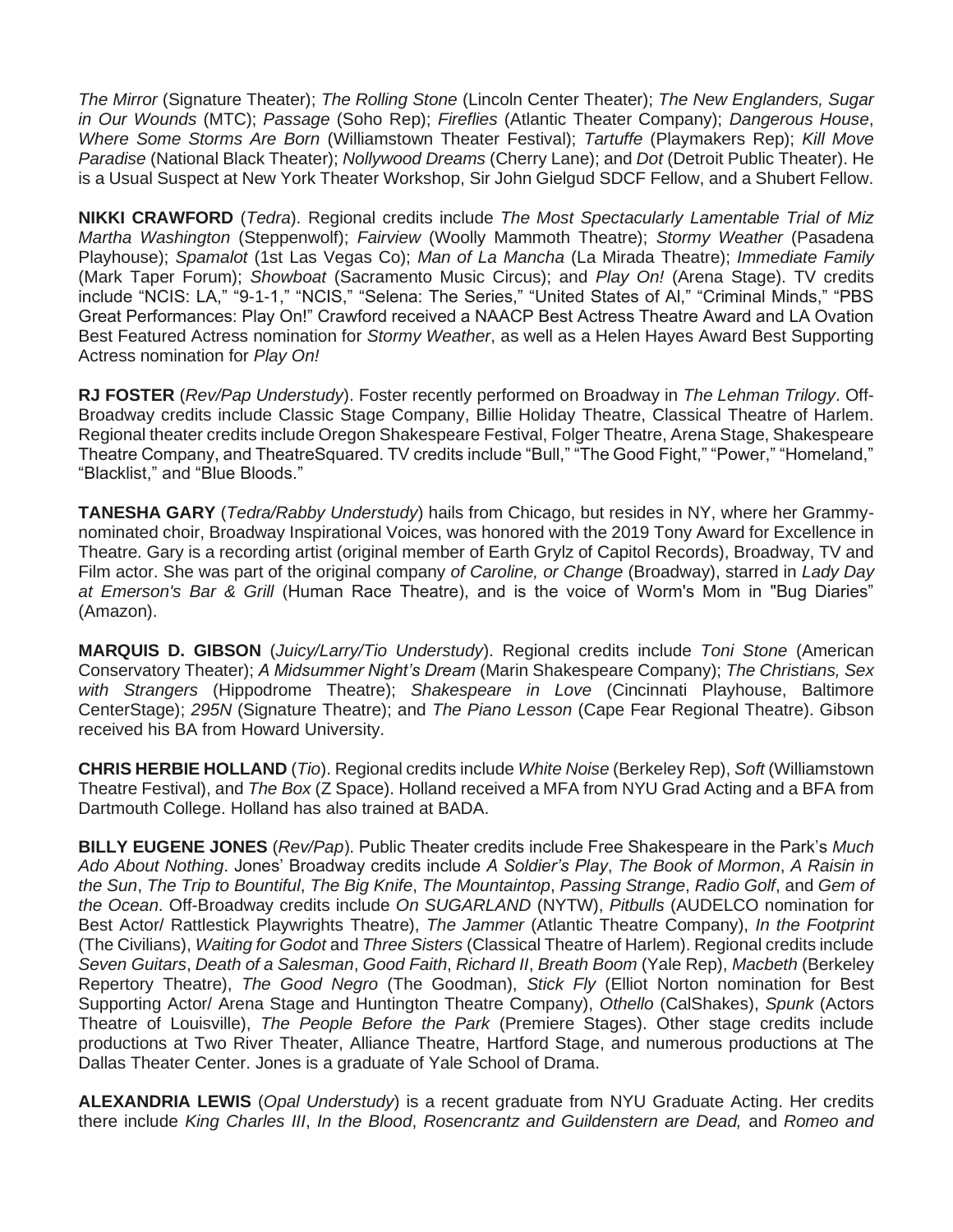*Juliet*, among others. She has worked with directors such as Mark Wing-Davey, Cristina Angeles, Bob McGraff, Arin Arbus, and Stevie Walker-Webb.

**ADRIANNA MITCHELL** (*Opal*). Off-Broadway credits include *What To Send Up When It Goes Down* (Playwrights Horizons) and *runboyrun* (NYTW). Regional productions include *Romeo and Juliet, Taming of the Shrew* (Chautauqua Theater Company); *Noises Off* (Two River Theater); *Hamlet, A Christmas Carol* (American Conservatory Theater); and *Measure for Measure* (Actors' Shakespeare Project). Television credits include "Queens," "Snowfall," "Harlem's Kitchen" (Pilot), "The Blacklist," "Bull," "The Good Fight," "Lincoln Rhyme," and "Little America." Mitchell attended American Conservatory Theater (MFA), Spelman College (BA), and British American Drama Academy (London Theater Program).

**CALVIN LEON SMITH** (*Larry*). Public Theater productions include *Sweat* (Mobile National Tour)*.* Regional credits include *On the Grounds of Belonging* (Long Wharf Theatre); *A Christmas Carol, A Christmas Story, Dracula, Oh, Gastronomy!, The Ver\*\*on Play* (Actors Theatre of Louisville); *A Streetcar Named Desire, Amadeus, The Merry Wives of Windsor* (The Clarence Brown Theatre); and *Macbeth* (Shakespeare on the Sound). Film/TV credits include "The Deuce," "High Maintenance" (HBO), "The Underground Railroad" (Amazon), *Better Man, Paper Friends, RSVP*. Smith was awarded Best Actor in a Narrative Short Queens World Film Festival. He is a graduate of The Juilliard School, BADA, and the University of Tennessee, Knoxville.

**MARCEL SPEARS** *(Juicy)* stars as Cedric the Entertainer's son "Marty" in the CBS hit-comedy "The Neighborhood." The popular series was recently renewed for season 5, and is currently airing season 4 which returned on September 20, 2021. In addition to "The Neighborhood," you may have seen Spears as "T.K. Clifton" on the ABC comedy "The Mayor" and co-starring in the BET film *Always a Bridesmaid*, on Netflix. Spears was forced out of his hometown of New Orleans by the devastation Hurricane Katrina brought to his beloved city. To this day, his strong affinity for New Orleans remains along with his second home, New York City, where he attended and received a Master of Fine Arts in acting at Columbia University. Spears spent many years delving into theater roles, including the title role of the Classic Stage Company's production of Shakespeare's *Othello* and in *A Midsummer Night's Dream* directed by Tyne Rafaeli, for which he was awarded the Rosemarie Tichler Fund Grant for his performance. Spears also played a prominent role in an adaptation of August Wilson's *Ma Rainey's Black Bottom*.

**BENJA KAY THOMAS** (*Rabby*). Broadway productions include *Skeleton Crew*. Off-Broadway credits include *Halfway Bitches Go Straight To Heaven* (Atlantic Theater), *Booty Candy* (Obie Award; Playwrights Horizons), and *Barbeque* (The Public). Regional credits include *Jazz* (Baltimore Center Stage), and *Booty Candy* (Wilma Theater). TV and film work includes "FBI," *Discord*, *Gotham*, *A Beautiful Distraction* (Netflix), *Detective Chinatown 2*, *Warrior Class*, A Gun For Jennifer. Thomas is a member of SAG/AEA/AFTRA and active member of The Actors Center.

#### **ABOUT NATIONAL BLACK THEATRE:**

**NATIONAL BLACK THEATRE** (NBT), the nation's first revenue-generating Black arts complex, was founded in 1968 by the late visionary artist Dr. Barbara Ann Teer. NBT is the longest-running Black theatre in New York City, one of the oldest theatres founded and consistently operated by a woman of color in the nation, and most recently included in the permanent collection of the National Museum of African American History and Culture in Washington, D.C. NBT's core mission is to produce transformational theatre that helps to shift the inaccuracies around African Americans' cultural identity by telling authentic stories of Black lifes. As an alternative learning environment, NBT uses theatre arts as a means to educate, enrich, entertain, empower and inform the national conscience around current social issues impacting our communities. Under the leadership of Sade Lythcott, CEO, and Jonathan McCrory, executive artistic director, NBT helps re-shape a more inclusive American theatre field by providing an artistically rigorous and culturally sensitive space for artists of color to experiment, develop and present new work. Working with trailblazing artists from Nona Hendrix to Jeremy O. Harris, and helping to launch the careers, most recently, of artists such as Dominique Morisseau, Radha Blank, Mfoniso Udofia, Saheem Ali, Lee Edward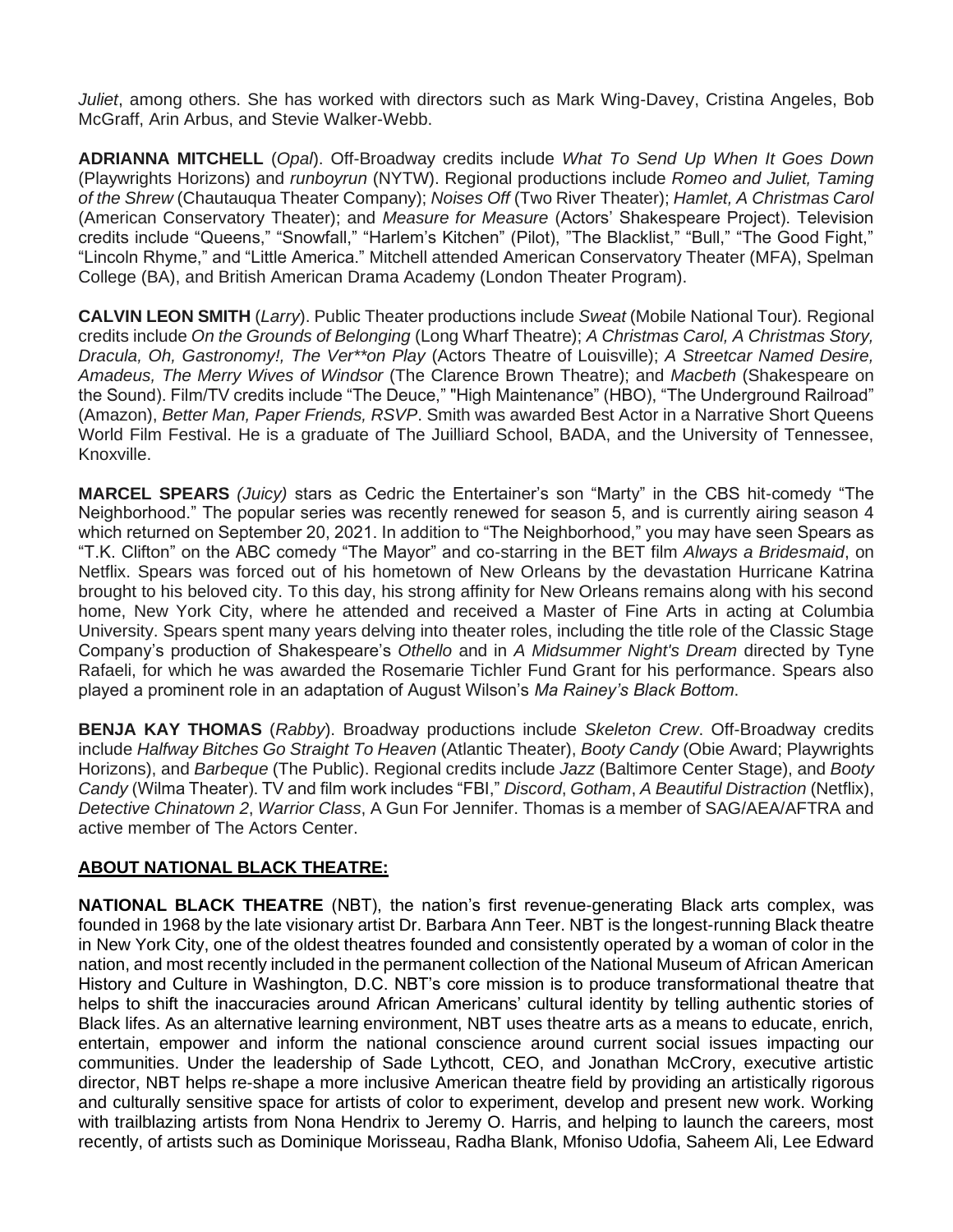Colston II, and Ebony Noelle Golden, and incubating Obie Award-winning companies like The Movement Theatre Company and Harlem9's 48Hours in Harlem, NBT's cultural production remains unparalleled. Located in the heart of Harlem, NBT welcomes more than 90,000 visitors annually; has produced 300+ original works; won an Obie award and 56 Audelco Awards; received a CEBA Award of Merit; and has been nominated for multiple Drama Desk awards. NBT is supported by grants from Booth Ferris Foundation, Open Society Foundations, Ford Foundation, New York Community Trust, Shubert Foundation, Howard Gilman Foundation, Jerome Foundation, Mellon Foundation, Upper Manhattan Empowerment Zone Development Corporation, William Randolph Hearst Foundation, City Council of New York, City of New York Department of Cultural Affairs, New York State Council on the Arts, National Endowment for the Arts, and private donations. Visit nationalblacktheatre.org or follow NBT on Facebook (@NationalBlackTheatre) and Twitter/Instagram (@NatBlackTheatre).

#### **ABOUT THE PUBLIC THEATER:**

**THE PUBLIC** continues the work of its visionary founder Joe Papp as a civic institution engaging, both onstage and off, with some of the most important ideas and social issues of today. Conceived over 60 years ago as one of the nation's first nonprofit theaters, The Public has long operated on the principles that theater is an essential cultural force and that art and culture belong to everyone. Under the leadership of Artistic Director Oskar Eustis and Executive Director Patrick Willingham, The Public's wide breadth of programming includes an annual season of new work at its landmark home at Astor Place, Free Shakespeare in the Park at The Delacorte Theater in Central Park, the Mobile Unit touring throughout New York City's five boroughs, Public Forum, Under the Radar, Public Lab, Public Works, Public Shakespeare Initiative, and Joe's Pub. Since premiering *HAIR* in 1967, The Public continues to create the canon of American Theater and is currently represented on Broadway by the Tony Award-winning musical *Hamilton*  by Lin-Manuel Miranda, *Girl From the North Country* by Conor McPherson and featuring the music of Bob Dylan, and the revival of Ntozake Shange's *for colored girls who have considered suicide / when the rainbow is enuf*. Their programs and productions can also be seen regionally across the country and around the world. The Public has received 59 Tony Awards, 184 Obie Awards, 55 Drama Desk Awards, 59 Lortel Awards, 34 Outer Critic Circle Awards, 13 New York Drama Critics' Circle Awards, 58 AUDELCO Awards, 6 Antonyo Awards, and 6 Pulitzer Prizes[.](http://publictheater.org/) [publictheater.org](http://publictheater.org/)

The Public Theater stands in honor of the first inhabitants and our ancestors. We acknowledge the land on which The Public and its theaters stand—the original homeland of the Lenape people. We acknowledge the painful history of genocide and forced removal from this territory. We honor the generations of stewards and we pay our respects to the many diverse indigenous peoples still connected to this land.

**The LuEsther T. Mertz Charitable Trust** provides leadership support for The Public Theater's yearround activities.

#### **TICKET INFORMATION**

**FAT HAM** begins performances in The Public's Anspacher Theater on Thursday, May 12 and will run through Sunday, June 12, with an official press opening on Thursday, May 26.

Public Theater Partner, Supporter, and full-price single tickets can be accessed by visiting [publictheater.org,](http://www.publictheater.org/) calling **212.967.7555**, or in person at the Taub Box Office at The Public Theater at 425 Lafayette Street.

The Public's Joseph Papp Free Performance initiative will offer free tickets to the performance on Thursday, May 12 through TodayTix. The Lottery will open for entries on Thursday, May 5 and will close at 12:00 p.m. Noon on the day of the performance. Winners will be notified by email and push notification anytime from 12:00 p.m. to 4:00 p.m., and if selected, winners will have one 1 hour to claim their tickets.